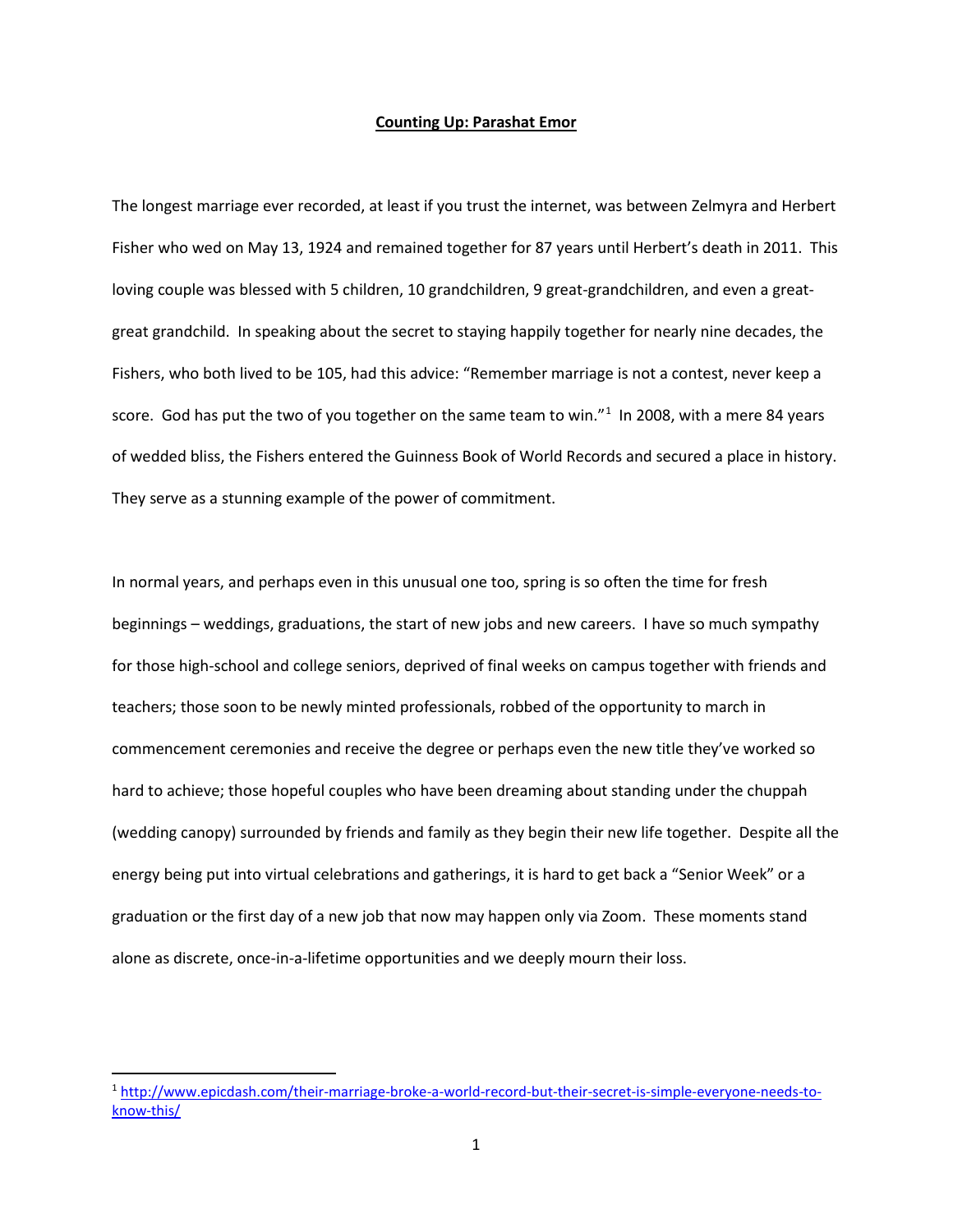While I love these milestones of new beginning as much as anyone else, what I have perhaps come to find even more moving recently is anniversaries – of couples married long time, of professionals who have remained in their chosen field for years, of families putting down roots in a neighborhood or community for decades. Here at TIC I have been privileged to witness spouses marking 40, 50, or even 60 years together and, while these celebrations may be less lavish than their original counterparts, I think that they represent something even more significant, not the promise of partnership and commitment but rather evidence of its strength and endurance. I am always moved at the Rabbinical Assembly's annual convention by a ceremony honoring colleagues marking 50 years since ordination, individuals who have served the Jewish community with distinction for half a century. And at parlor meetings this summer I loved watching members of our community playfully compete for the title of "been here longest," with families' commitment to TIC stretching three, four, and even five decades or longer. Weddings and graduations and the start of first jobs are magical and beautiful and filled with possibility. How much more romantic, however, are the wizened faces of two mature partners who have experienced a lifetime of joy and sorrow together and remain very much in love!

At this moment on the Jewish calendar we also find ourselves in a season of counting, a period known as *Sefirat HaOmer* (Counting of the Omer). This interval, which began the second night of Passover and continues through *Shavuot*, is named for the new grain harvest which was brought to the ancient Temple in Jerusalem beginning on the second night of *Pesach* and is counted each evening in fulfillment of the command from this week's Torah portion, *Parashat Emor*: "You shall count until seven full weeks have elapsed; you shall count fifty days until the day after the seventh week" (Leviticus 23:16). Many of us know that the *Omer* period is considered one of partial mourning in remembrance of the 24,000 students of Rabbi Akiva who all died from a terrible illness between *Pesach* and *Shavuoth*, according to the Talmud (Yevamot 62b) because they did not treat one another with respect. Counting the *Omer* is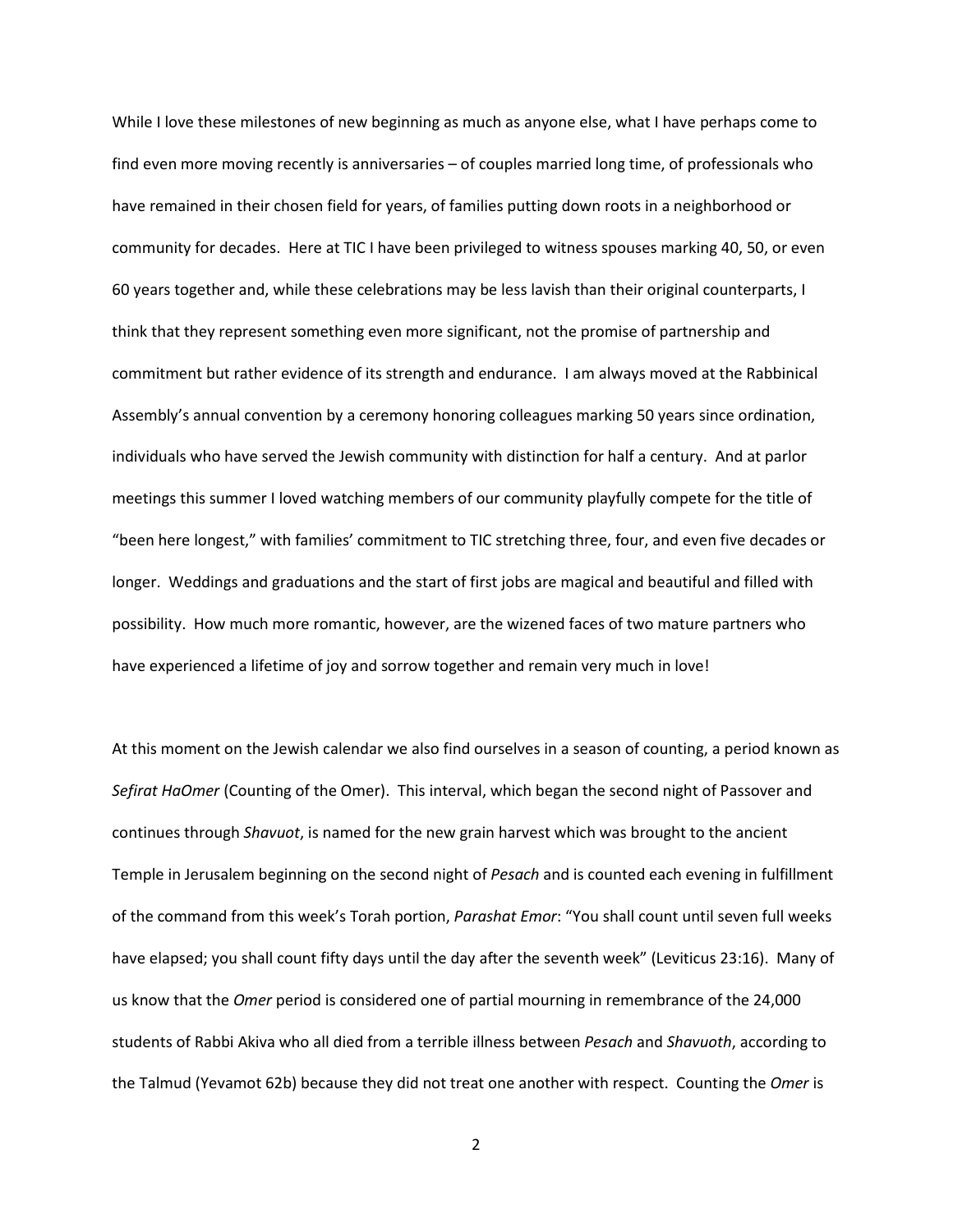also a way of connecting Passover and *Shavuoth* – indicating that the deliverance which began with our Exodus from Egypt does not yet become complete until we have received Torah and become a religious community at Sinai.

One of the things that is unique about *Sefirat HaOmer* is that we do not "count down" as we do towards so many exciting events in life – four more months until the baby is born, one more week to my birthday, six more days before our trip. Rather, we "count up," marking the days and weeks that have passed since *Pesach* instead of those that are left until *Shavuoth*. We say, "*Hayom shloshim yom shehem arba'a shavuot u'shnai yamim la'Omer* - Today is thirty days which is four weeks and two days of the *Omer*." We count time that has elapsed rather than time that is yet to come.

What is the difference between counting down and counting up? I think it is the difference between a wedding and an anniversary, the difference between a graduation and a lifetime achievement award, the difference between seeing success as captured in a discrete moment versus seeing it as a process that deepens and evolves over time. As much as we look forward to *Shavuot* and its celebration of the 10 Commandments, what we truly mark during the period of the *Omer* is not the day itself but the process that has brought us here – our first seven weeks as a free people! We count up, treasuring each and every moment of our liberation while also looking forward to the event that will make it even more meaningful - the receiving of a Torah which we are now free to live out with full body and spirit. Like so many other things that we count up in life – our age, the number of years we have lived in our home or been part of our synagogue, the length of our marriage or the amount of time we've been at our current job - we see beauty in longevity and not only in newness.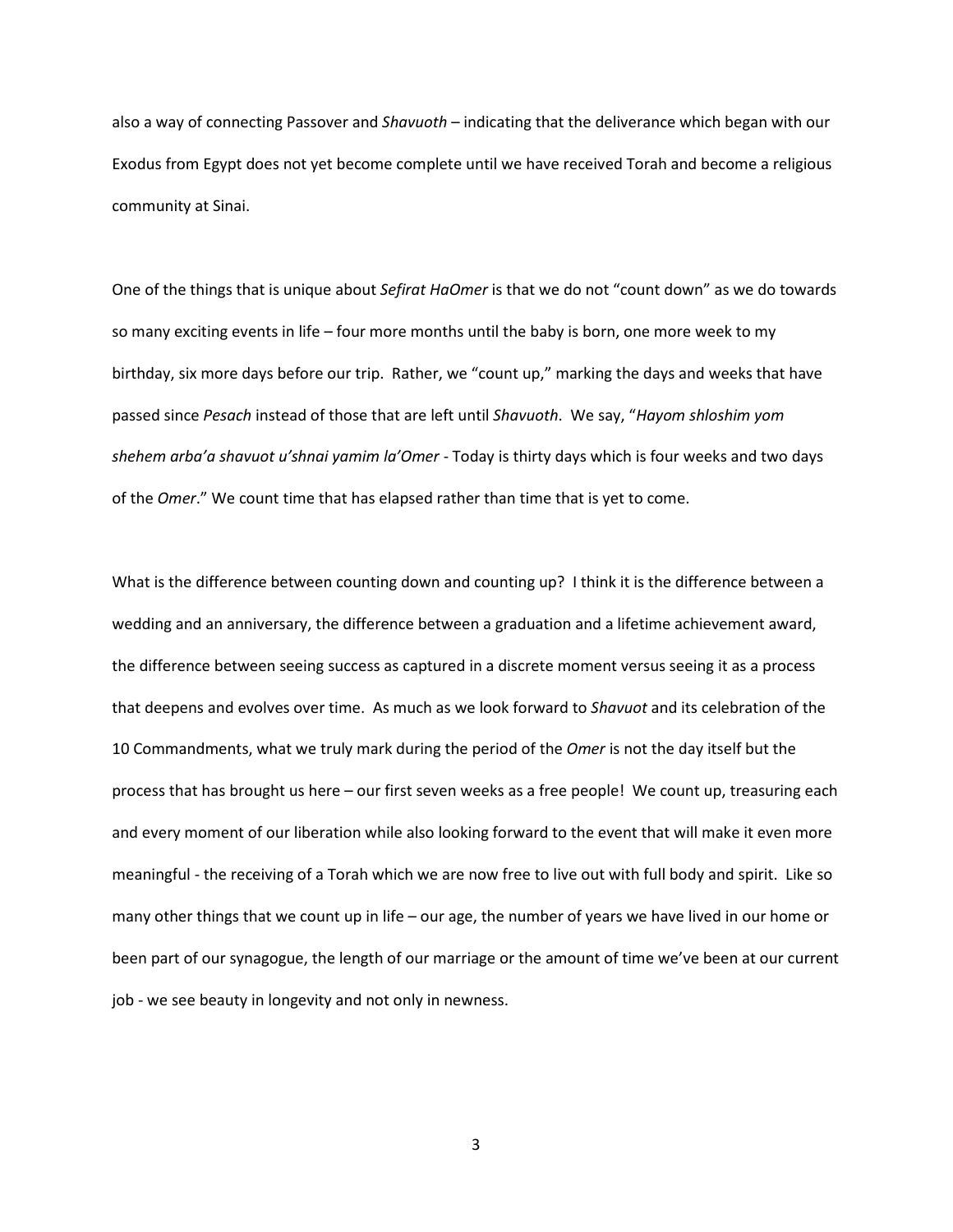Over the past many weeks, tragically, I have been called upon to do an unusual number of funerals and it is striking the way that loved ones talk about the most significant events and achievements in the lives of those they now mourn. To be sure there are stories about how a couple first met, inside jokes and memories that have now become the stuff of family lore, incredible tales of courage, bravery, or survival – particularly if someone has experienced extraordinary events; there are details shared about specific, discrete moments in the lifespan of the human being. But so often what comes to sum up a person's existence is the long-standing commitments that person made – she was married for over 50 years, he raised three children in this house where he's lived since 1975; she practiced law for four decades; he struggled courageously with Alzheimer's for the last 7 years. Life's most exciting moments might be the photo-friendly occasions towards which we *count down* the days with so much anticipation, the events that we often spend weeks, months, or even years imagining in our minds will look a certain way and be just so. But life's most significant moments, I would argue, exist in the *counting up*.

One need not be a great sociologist to realize that loyalty, commitment, and staying power are not entirely the cultural norm these days. In addition to the high number of marriages that fail to last, Americans – particularly younger ones – switch jobs with great frequency and there can be a sense that pursuing the next big thing is somehow more "bold" or "ambitious" or "worthy" than staying solidly in a place that has done us well. With all the enormous choice we have in virtually every area of human experience and with all the emphasis that society places on what is new, cutting-edge, and fresh, we can easily get caught up in a culture of celebrating possibility over permanence. We can prefer to count down rather than to count up.

One of the great lessons of *Sefirat HaOmer*, I believe, is that durability is also a blessing – perhaps an even greater one than that of new beginnings. *Shavuot* may recall the very first time our people stood